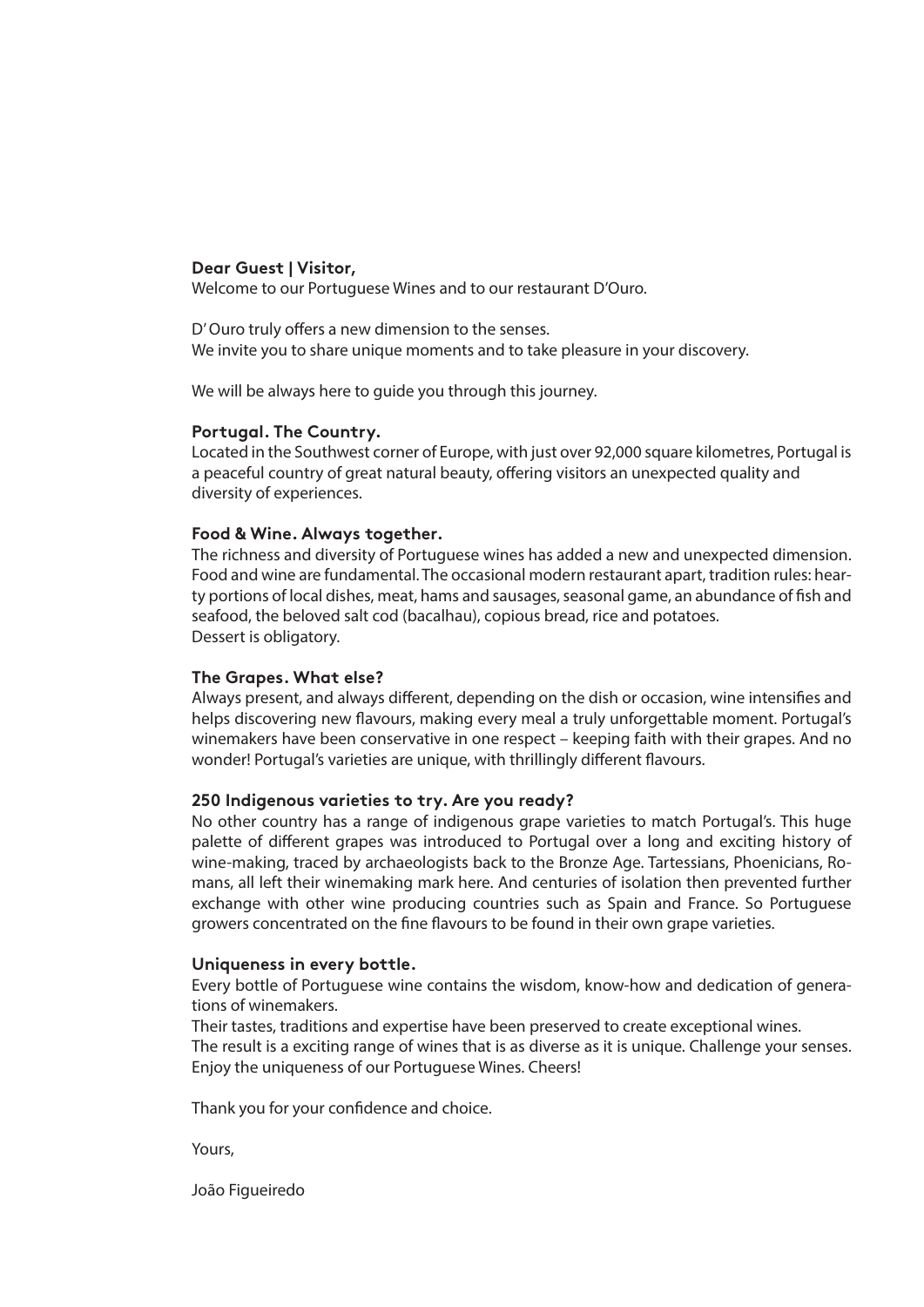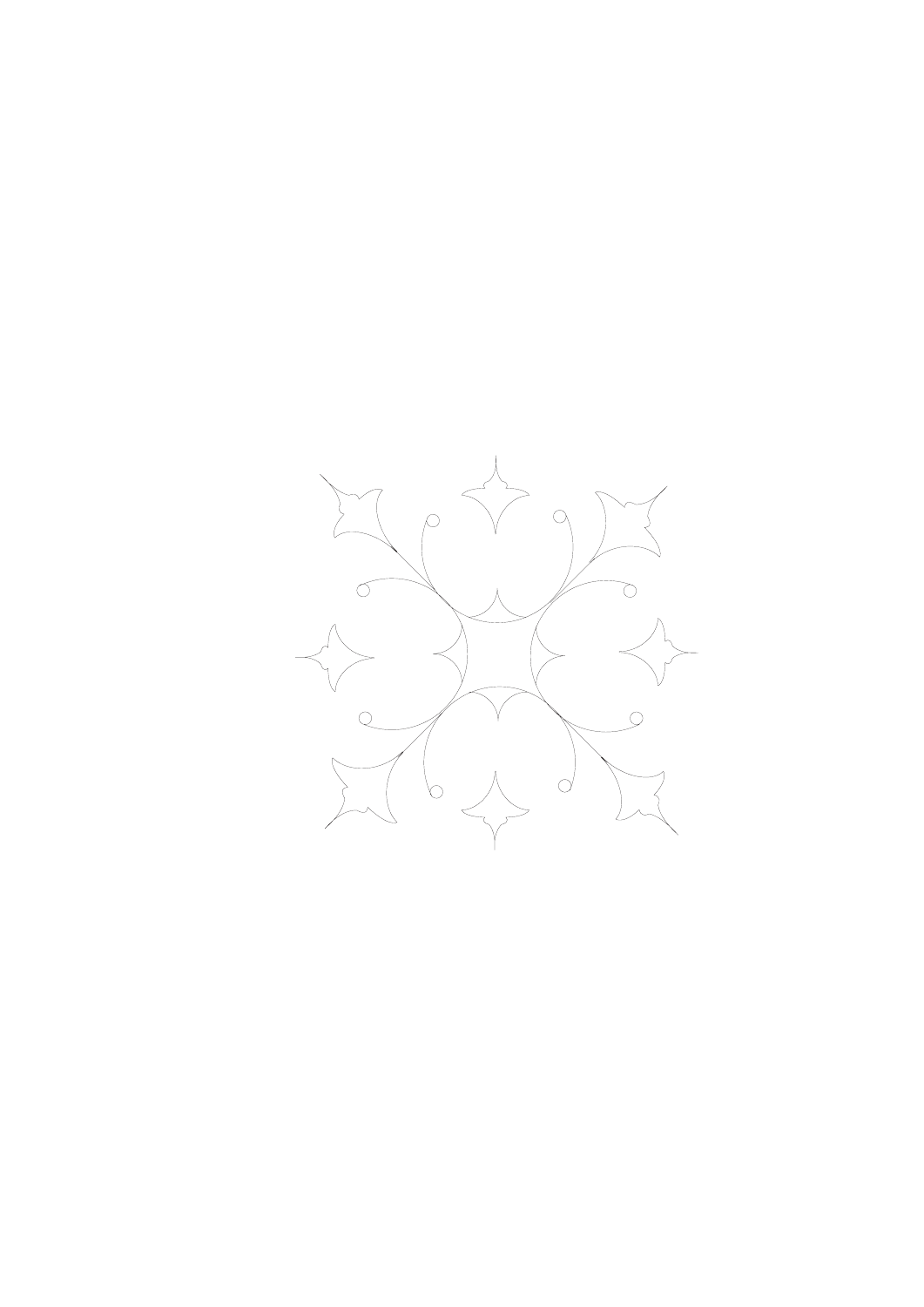### **Sugestão do Sommelier Sommelier Recommendation**

| Vinho Branco - White Wine                       | <b>Garrafa/Bottle</b> |
|-------------------------------------------------|-----------------------|
| Coche by Niepoort 2018 (Douro)                  | 868.00                |
| Parcela Única Alvarinho 2015 (Vinho Verde)      | 508.00                |
| Herdade da Malhadinha "Matilde" 2018 (Alentejo) | 368.00                |
| Casal Sta. Maria Sauvignon Blanc 2018 (Lisboa)  | 268.00                |

## **Vinho Tinto - Red Wine**

| Luis Pato – Quinta do Ribeirinho Pé Franco 2009 (Bairrada)  | 1,708.00 |
|-------------------------------------------------------------|----------|
| M.O.B. Gauvé, Serra da Estrela, Vinha Centenária 2015 (Dão) | 788.00   |
| Quinta dos Romanos, Grande Reserva 2007 (Douro)             | 788.00   |
| Valle Pradinhos, Grande Reserva 2015 (Trás-os-Montes)       | 558.00   |
| Arrepiado, Tradição Reserva 2018 (Alentejo)                 | 450.00   |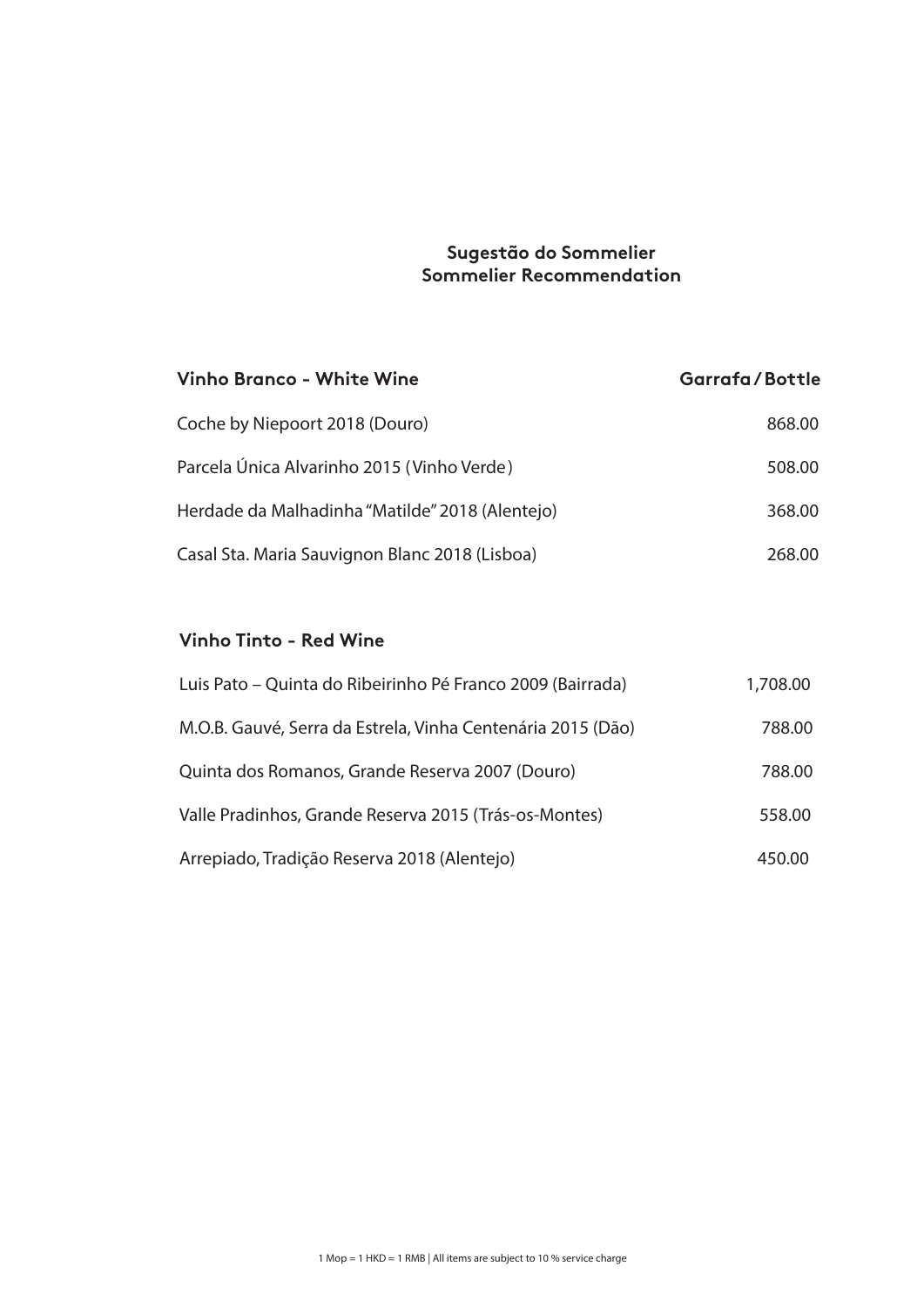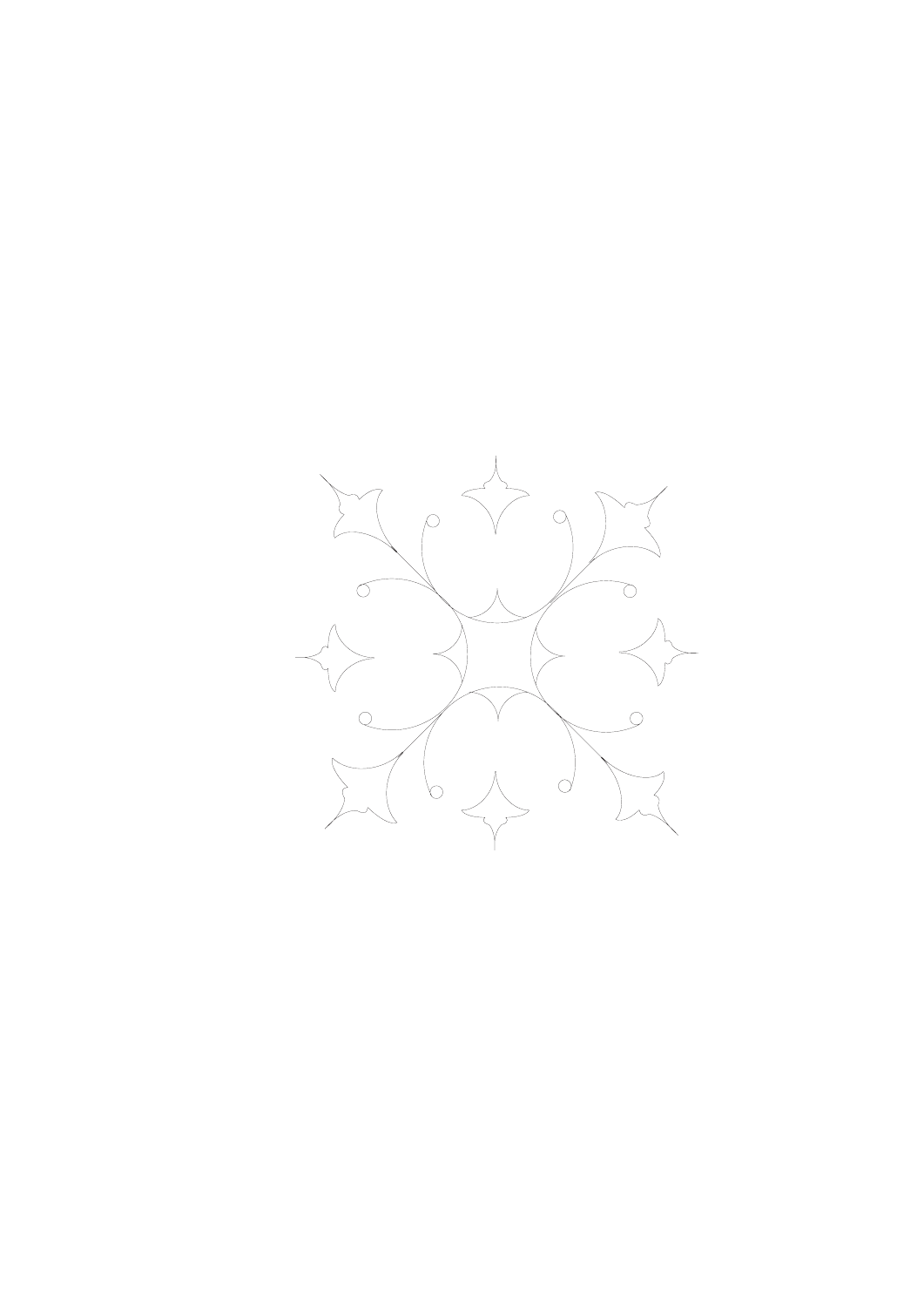# **Vinho a Copo - Wine by Glass**

| <b>Espumante - Portuguese Sparkling</b>                                                                                                                                                                                                      | Glass - 150 ml |
|----------------------------------------------------------------------------------------------------------------------------------------------------------------------------------------------------------------------------------------------|----------------|
| Soalheiro Brut Rosé (Minho)<br>(Alvarinho, Touriga Nacional, Pinot Noir)<br>A sparkling rosé with complex and persistent flavour, light and fresh on the palate.                                                                             | 58.00          |
| <b>White Wine</b>                                                                                                                                                                                                                            |                |
| Soalheiro Primeiras Vinhas 2020 (Vinho Verde DOC)<br>(Alvarinho)<br>Bright lemon to golden-yellow colour, concentrated ripe fruit aroma<br>with buttery notes and plenty of spice. Its full body perfectly balances with a crisp acidity.    | 58.00          |
| <b>CARM Reserva 2020 (Douro)</b><br>(Côdega do Larinho, Rabigato, Viosinho)<br>Harvested from old vineyards. Fresh stone fruit aromas, balanced with<br>oak barrel ageing notes. Mouthfeel is mineral and soft with long and complex finish. | 58.00          |
| Herdade do Arrepiado Velho, 2019 (Alentejo)<br>(Antão Vaz, Verdelho,)<br>Full bodied winewith a balanced acidity and a fresh aroma of pineapple and minerals.                                                                                | 58.00          |
| <b>Red Wine</b>                                                                                                                                                                                                                              |                |
| Casa de Santar Reserva 2014 (Dão)<br>(Touriga Nacional, Aragonez, Alfrocheiro)<br>Intense, full bodied, elegant with silky finish.                                                                                                           | 58.00          |
| Quinta da Rede Reserva 2010 (Douro)<br>(Touriga Nacional, Tinta Roriz, Touriga Franca)<br>Well-structured flavor, silky tannins, excellent acid balance, a lot of flavor in the long finish.                                                 | 58.00          |
| Herdade do Arrepiado Velho, 2018 (Alentejo)<br>(Touriga Nacional)<br>Intense floral nose with notes of black fruits. Mouthfeel is full bodied, smooth tannins                                                                                | 58.00          |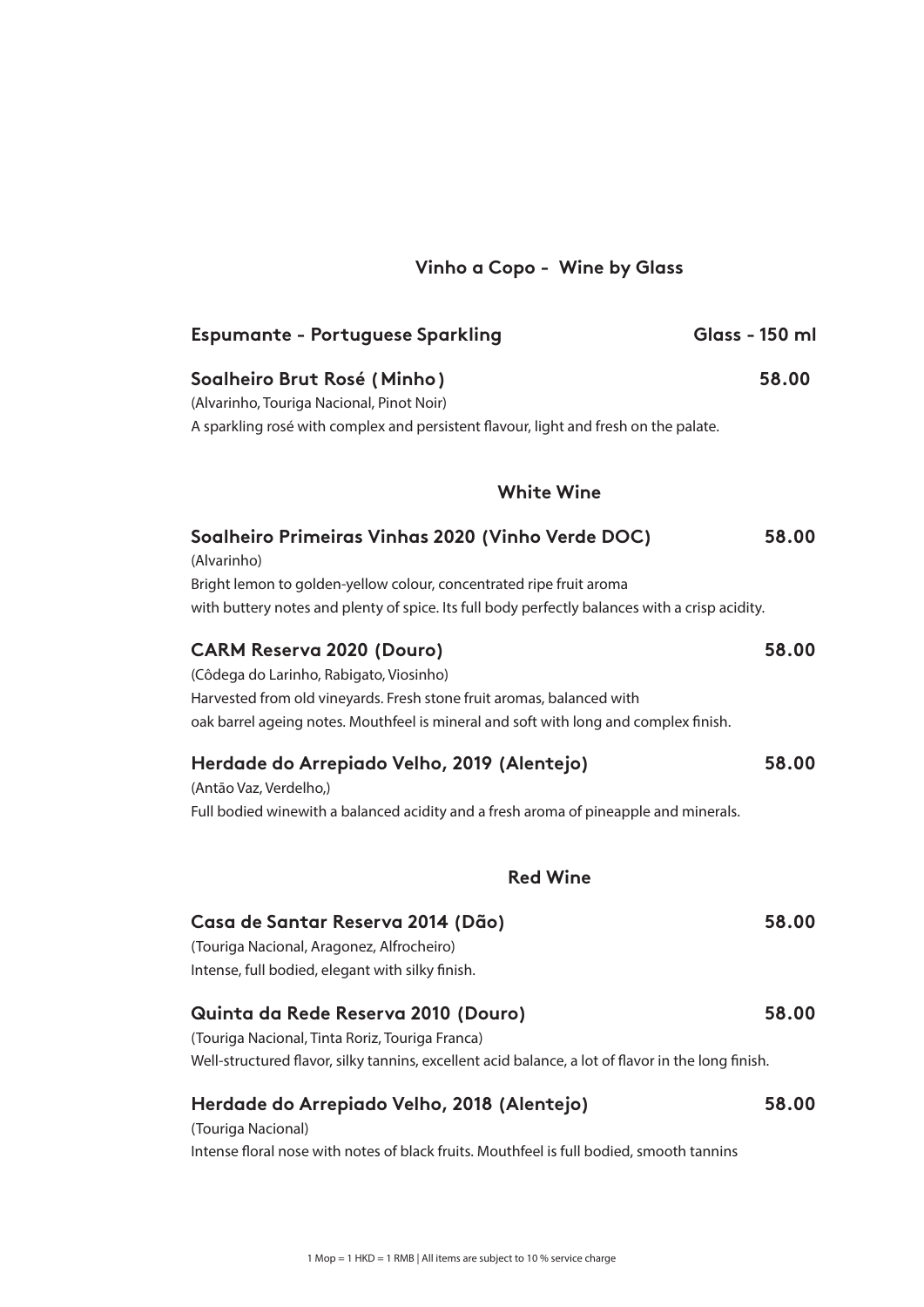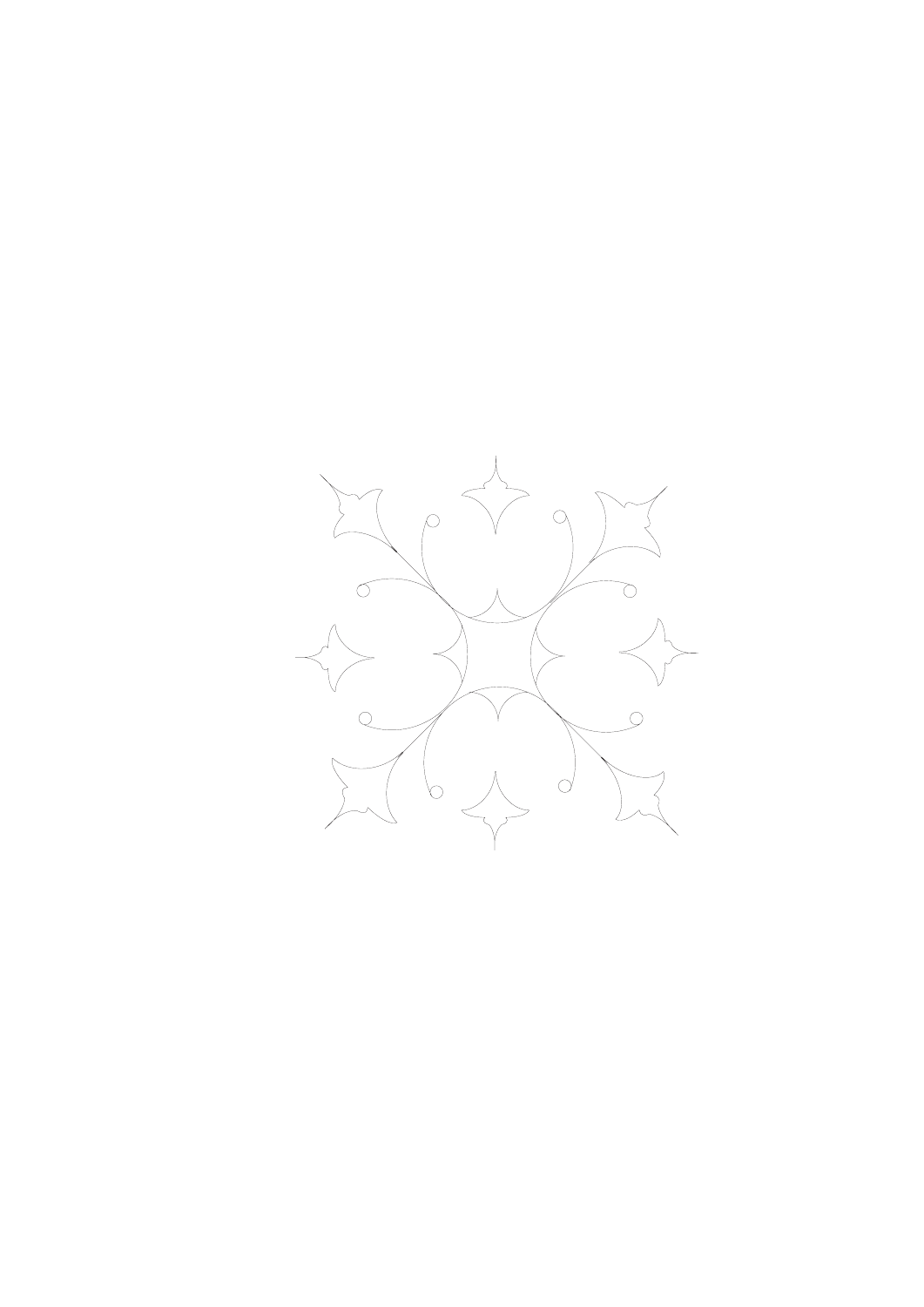## **SPARKLING WINE**

| <b>Espumante - Portuguese</b>                            | Garrafa/Bottle |
|----------------------------------------------------------|----------------|
| Quinta do Encontro, Brut Rosé                            | 150.00         |
| Soalheiro Brut Rosé (Minho)                              | 268.00         |
| Soalheiro Brut (Minho)                                   | 268.00         |
| Murganheira Brut 2015 (Távora Varosa)                    | 300.00         |
| Casa de Santar Vinha dos Amores Brut 2014 (Dão)          | 308.00         |
| Ninfa Brut Nature 2015 (Tejo)                            | 388.00         |
| Prosecco - Italian                                       |                |
| <b>Ferrari Brut</b>                                      | 508.00         |
| <b>Champagne - French</b>                                |                |
| Perrier-Jouët Grand Brut                                 | 988.00         |
| Pol Roger Réserve Brut                                   | 988.00         |
| <b>Vinho Licoroso/Late Harvest</b>                       |                |
| Casal Sta. Maria, Petit Manseng 2012 (Tejo)              | 278.00         |
| Vinho Rosé - Rosé Wine                                   |                |
| Redoma 2017 (Douro)                                      | 188.00         |
| Mar de Rosas by Casal Sta. Maria 2019 Magnum 1.5L (Tejo) | 818.00         |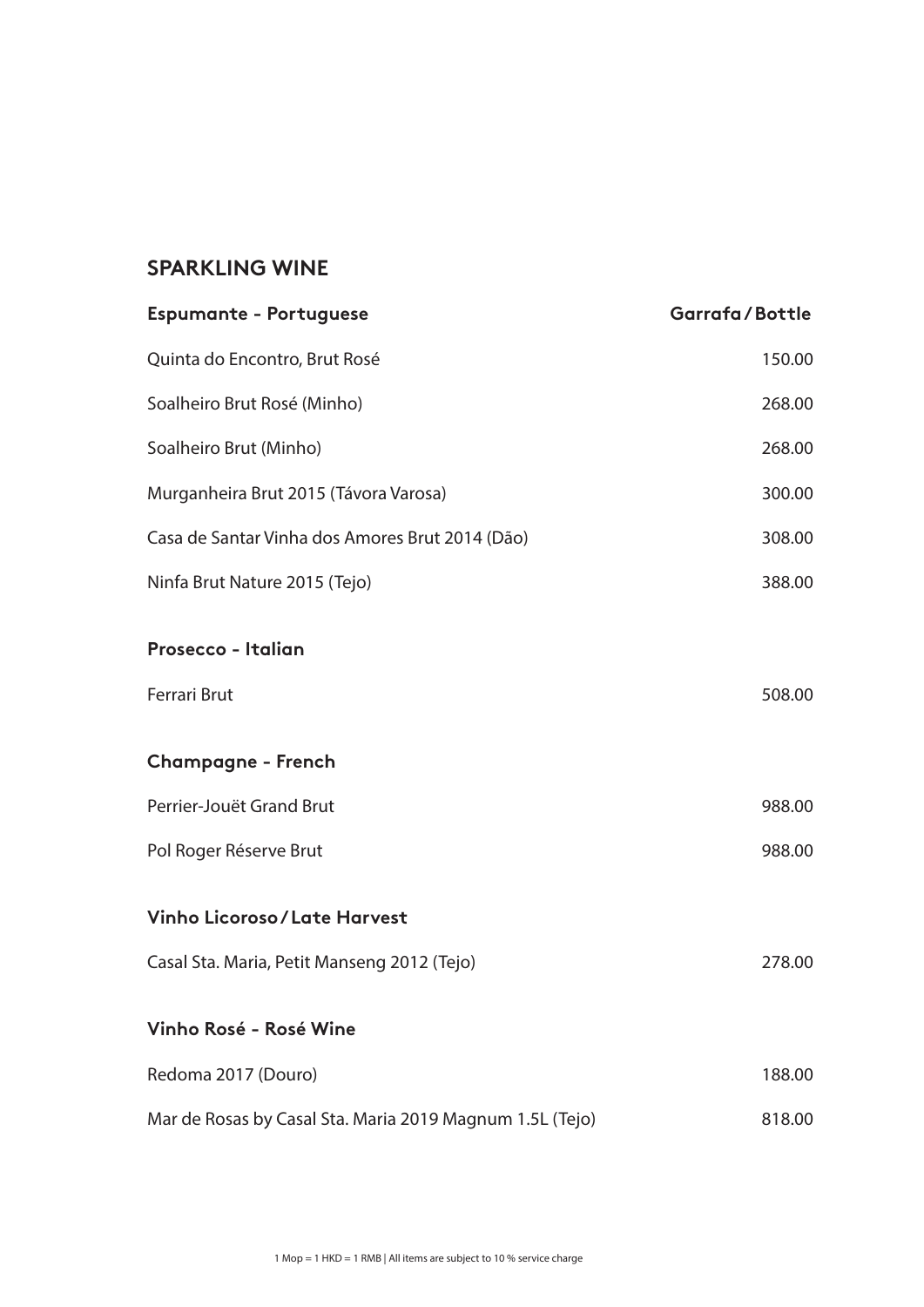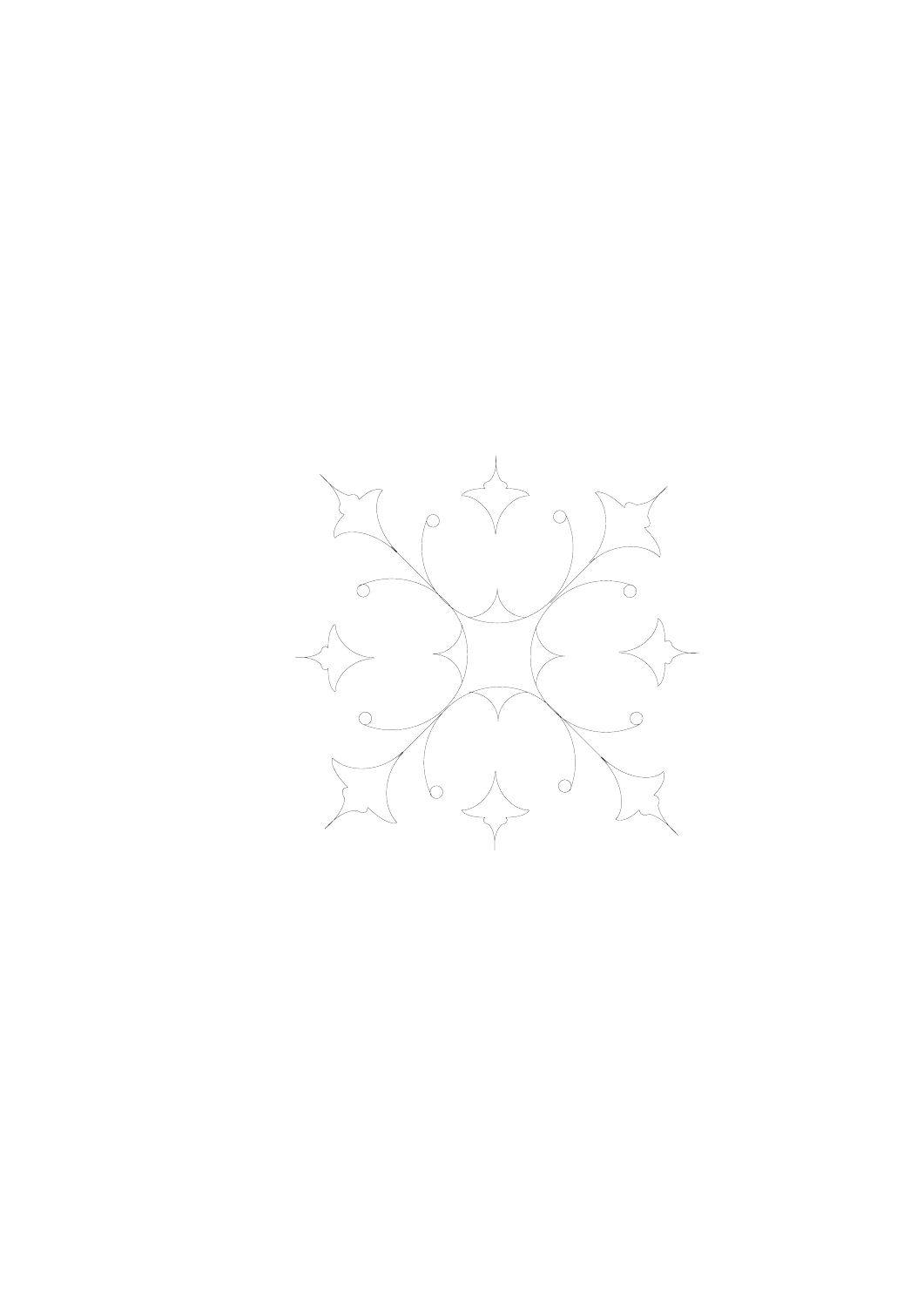| Vinho Branco - White Wine                  |                |
|--------------------------------------------|----------------|
| <b>TRÁS-OS-MONTES</b>                      | Garrafa/Bottle |
| Valle Pradinhos 2019                       | 278.00         |
| <b>VINHO VERDE</b>                         |                |
| Soalheiro Primeiras Vinhas, Alvarinho 2020 | 298.00         |
| Parcela Única Alvarinho 2015               | 508.00         |
| <b>DÃO REGION</b>                          |                |
| Primus by Quinta da Pellada 2011           | 558.00         |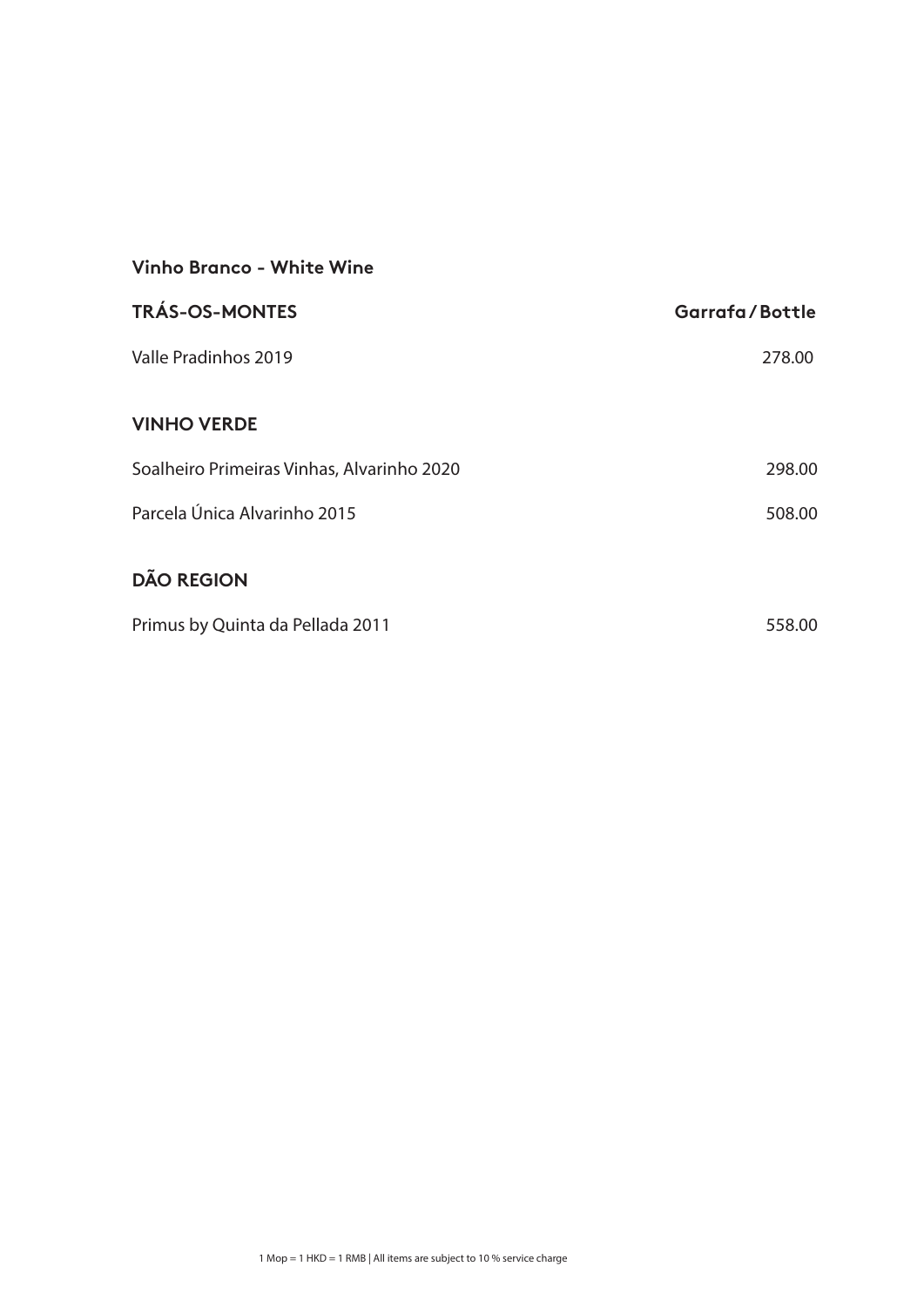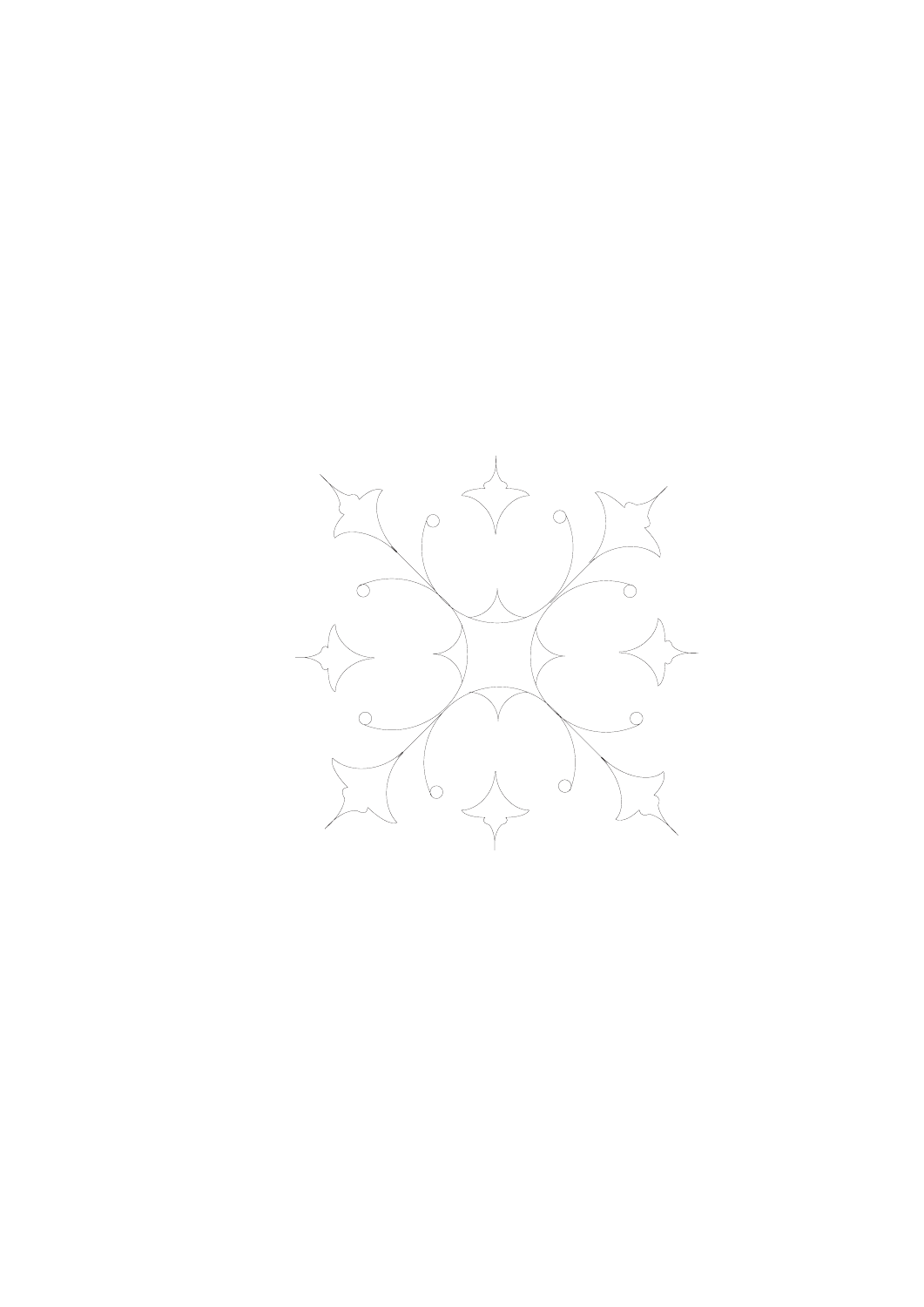| <b>DOURO REGION</b>                             | Garrafa/Bottle |
|-------------------------------------------------|----------------|
| Planalto Reserva 2018                           | 188.00         |
| <b>CARM Reserva 2020</b>                        | 228.00         |
| <b>Tiara 2009</b>                               | 308.00         |
| Quinta do Vallado Reserva 2017                  | 368.00         |
| <b>Guru 2017</b>                                | 398.00         |
| Mirabilis Grande Reserva 2017                   | 768.00         |
| Coche by Niepoort 2018                          | 868.00         |
| <b>BAIRRADA REGION</b>                          |                |
| Quinta das Bágeiras Garrafeira 2016             | 328.00         |
| Buçaco 2014                                     | 658.00         |
| LISBOA, BUCELAS, COLARES & SETÚBAL REGION       |                |
| Ninfa, Sauvignon Blanc 2020 (Tejo)              | 178.00         |
| Quinta do Piloto, Síria 2018 (Setúbal)          | 188.00         |
| Casal Sta. Maria, Sauvignon Blanc 2018 (Lisboa) | 268.00         |

# **Vinho Branco - White Wine**

Quinta do Boição Grande Reserva, Arinto de Bucelas 2018 (Bucelas) 388.00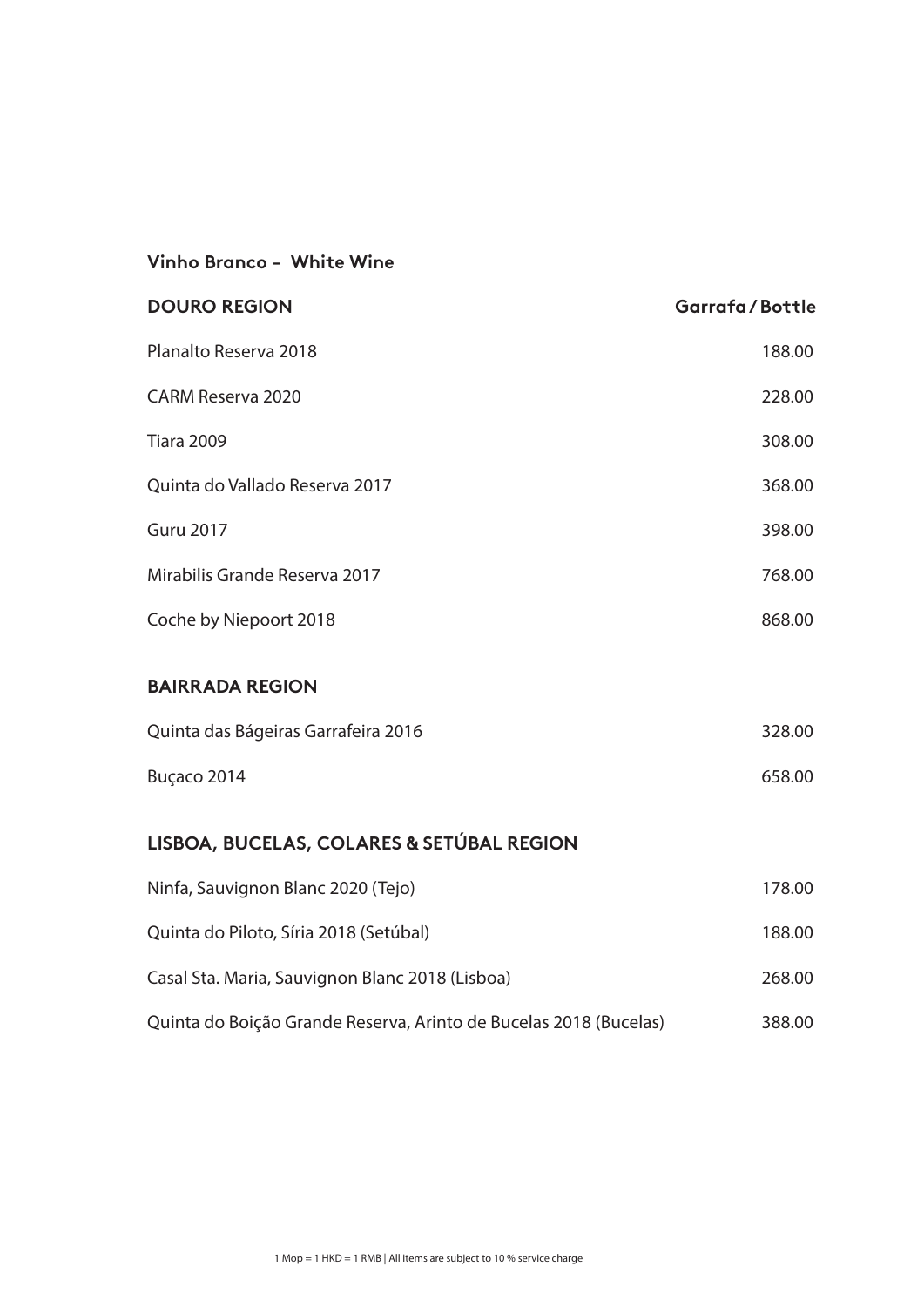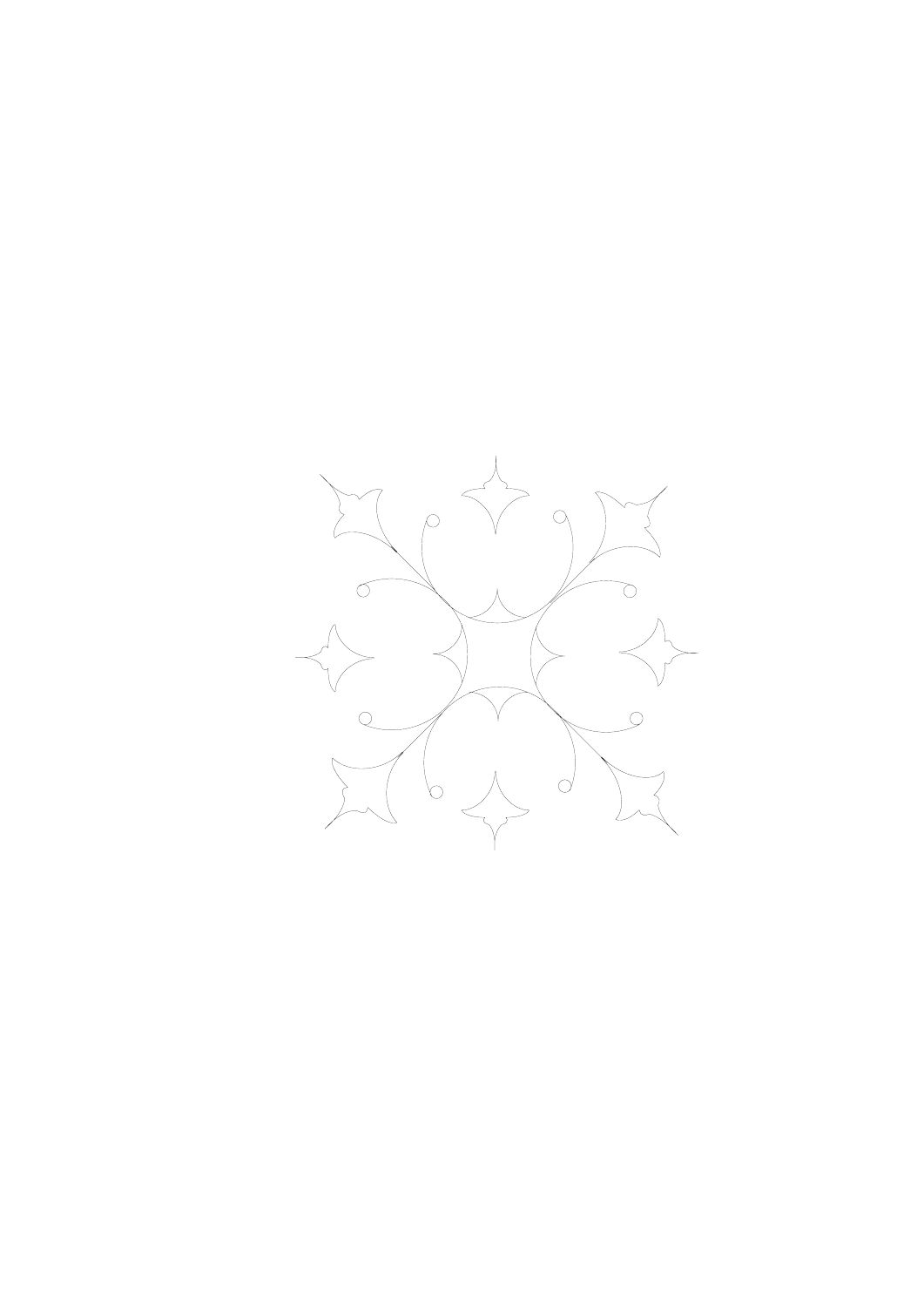## **Vinho Branco - White Wine**

| <b>ALENTEJO REGION</b>                       | Garrafa/Bottle |
|----------------------------------------------|----------------|
| Monte da Cal 2020                            | 150.00         |
| Herdade do Arrepiado Velho, 2019             | 188.00         |
| Paulo Laureano, Vinhas Velhas 2019           | 190.00         |
| Carlos Reynolds 2020                         | 198.00         |
| Herdade do Arrepiado Velho, Riesling 2018    | 198.00         |
| Monte da Capela 18 Years Grande Reserva 2017 | 208.00         |
| Dona Maria, Viognier 2019                    | 208.00         |
| Herdade dos Grous, Reserva 2019              | 238.00         |
| Herdade da Malhadinha "Matilde" 2017         | 368.00         |
| Procura by Susana Esteban 2015               | 408.00         |

# **PICO - AÇORES / PICO - AZORES ISLAND**

| Arinto dos Açores by António Maçanita 2018 | 398.00 |
|--------------------------------------------|--------|
|--------------------------------------------|--------|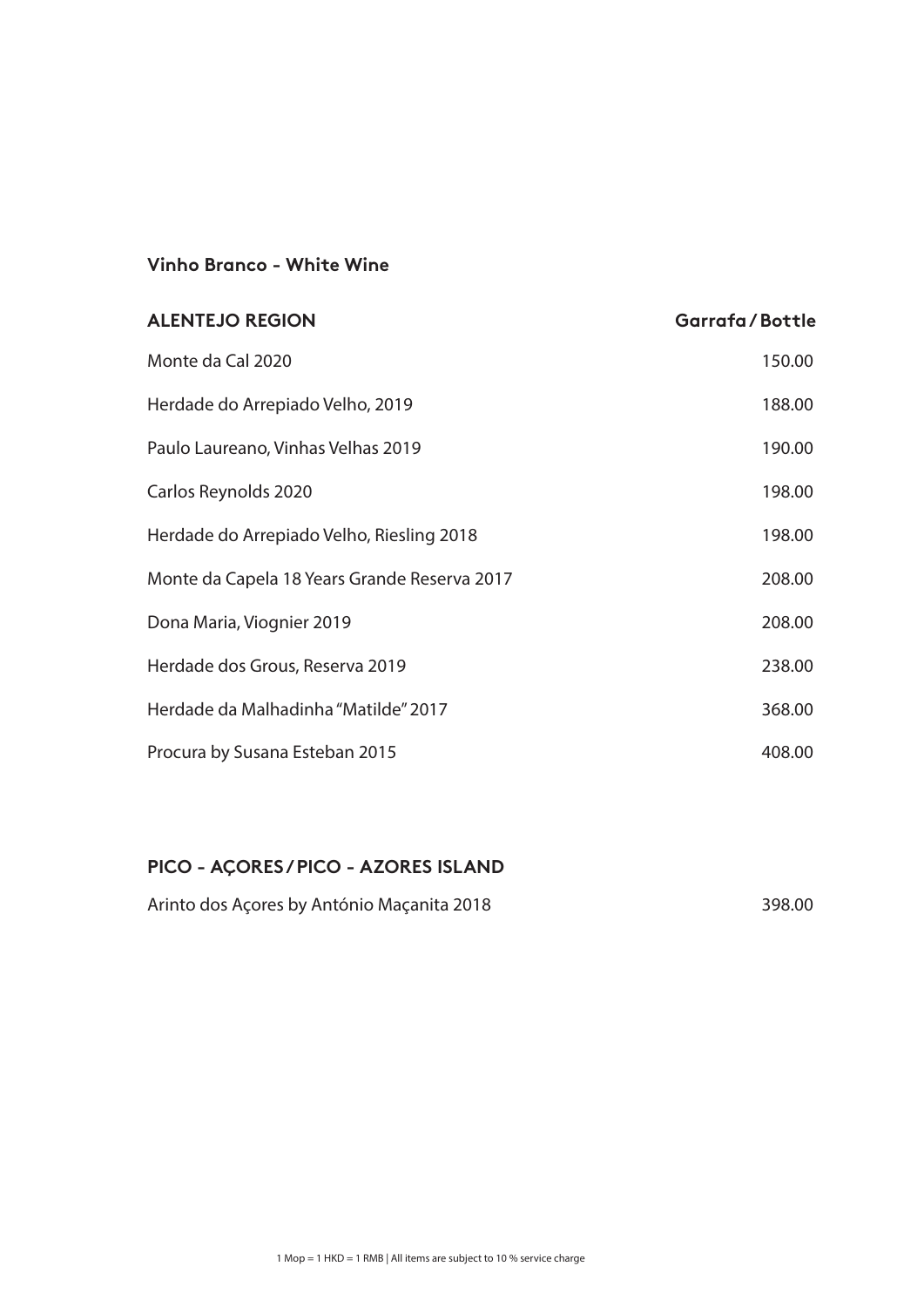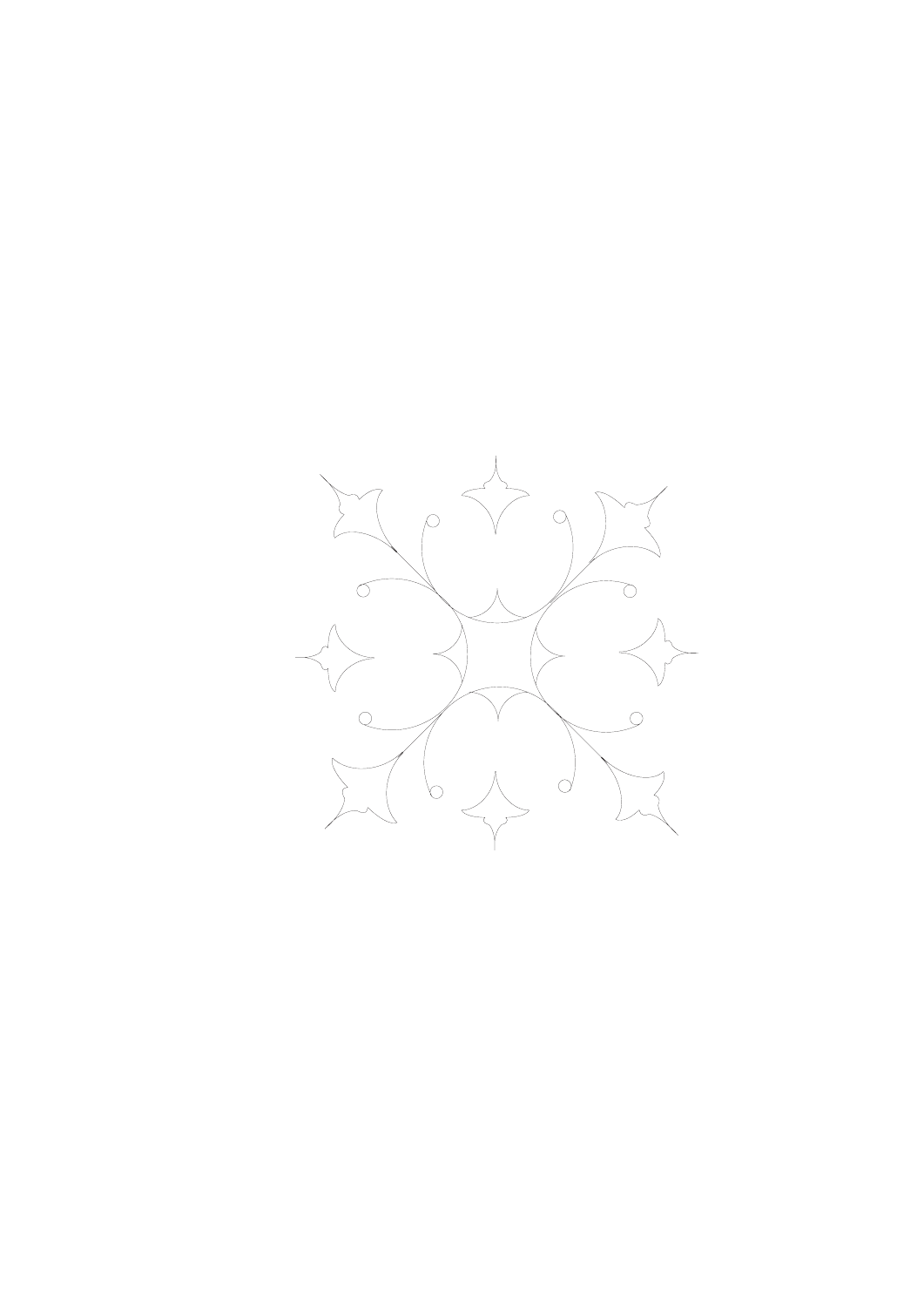| <b>Vinho Tinto - Red Wine</b> |  |
|-------------------------------|--|
|-------------------------------|--|

| <b>TRÁS-OS-MONTES</b>                                 | Garrafa/Bottle |
|-------------------------------------------------------|----------------|
| Valle Pradinhos, Grande Reserva 2015                  | 558.00         |
|                                                       |                |
| <b>DÃO REGION</b>                                     |                |
| Casa de Santar Reserva 2014                           | 288.00         |
| M.O.B. Gauvé, Serra da Estrela, Vinha Centenária 2015 | 788.00         |
| Carrocel, Quinta da Pellada 2011                      | 988.00         |
| <b>DOURO REGION</b>                                   |                |
| Esteva 2019                                           | 150.00         |
| Bota Velha 2018                                       | 188.00         |
| Quinta da Rede Reserva 2010                           | 255.00         |
| Sagrado Reserva 2008                                  | 270.00         |
| Quinta Dona Leonor Grande Reserva 2009                | 368.00         |
| Roquette & Cazes 2018                                 | 368.00         |
| Redoma 2011                                           | 408.00         |
| Crochet by Sandra Tavares & Susana Esteban 2017       | 668.00         |
| Quinta dos Romanos, Grande Reserva 2007               | 788.00         |
| Quinta do Vale Meão 2017                              | 1,388.00       |
| Casa Ferreirinha, Reserva Especial 2007               | 2,288.00       |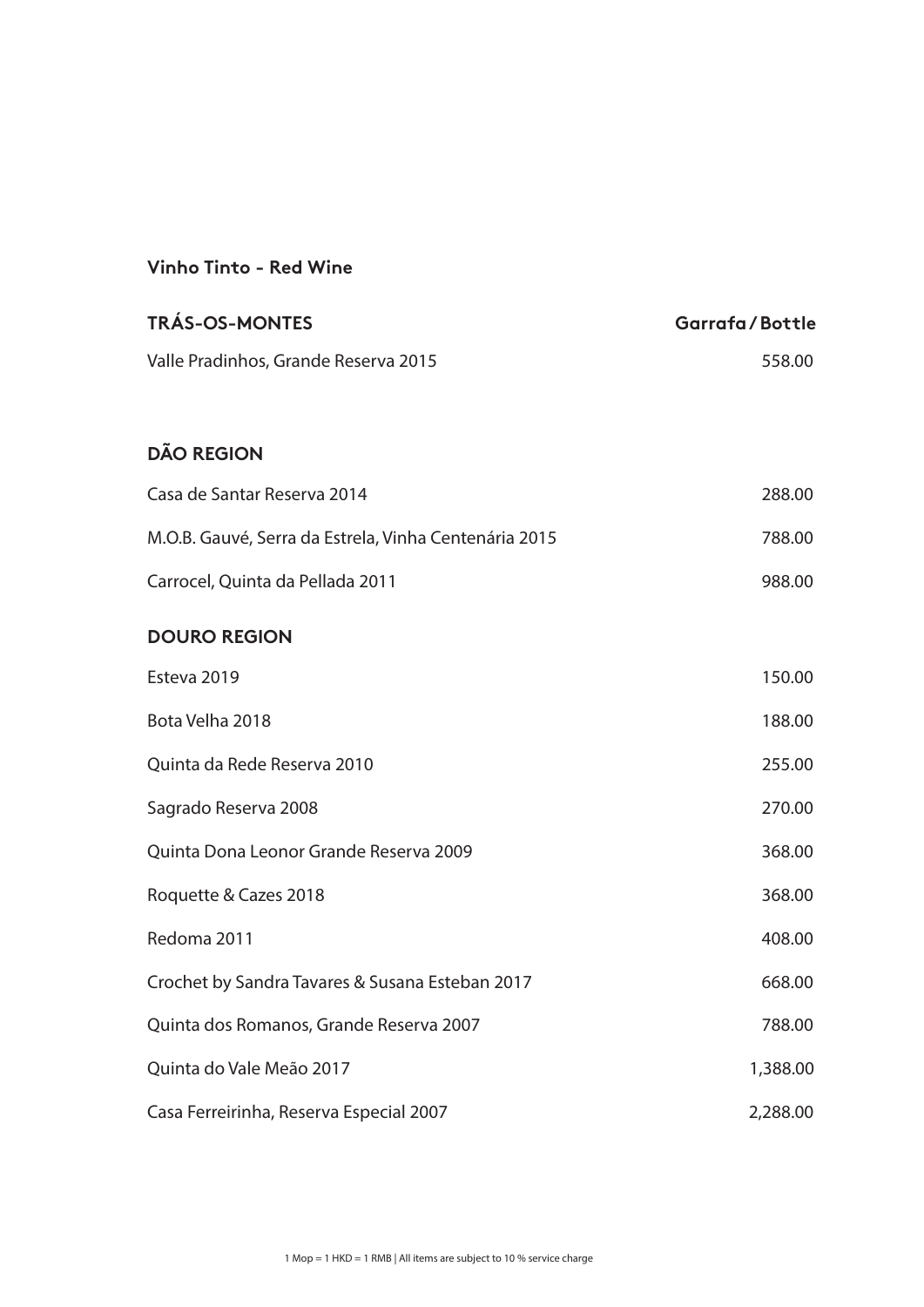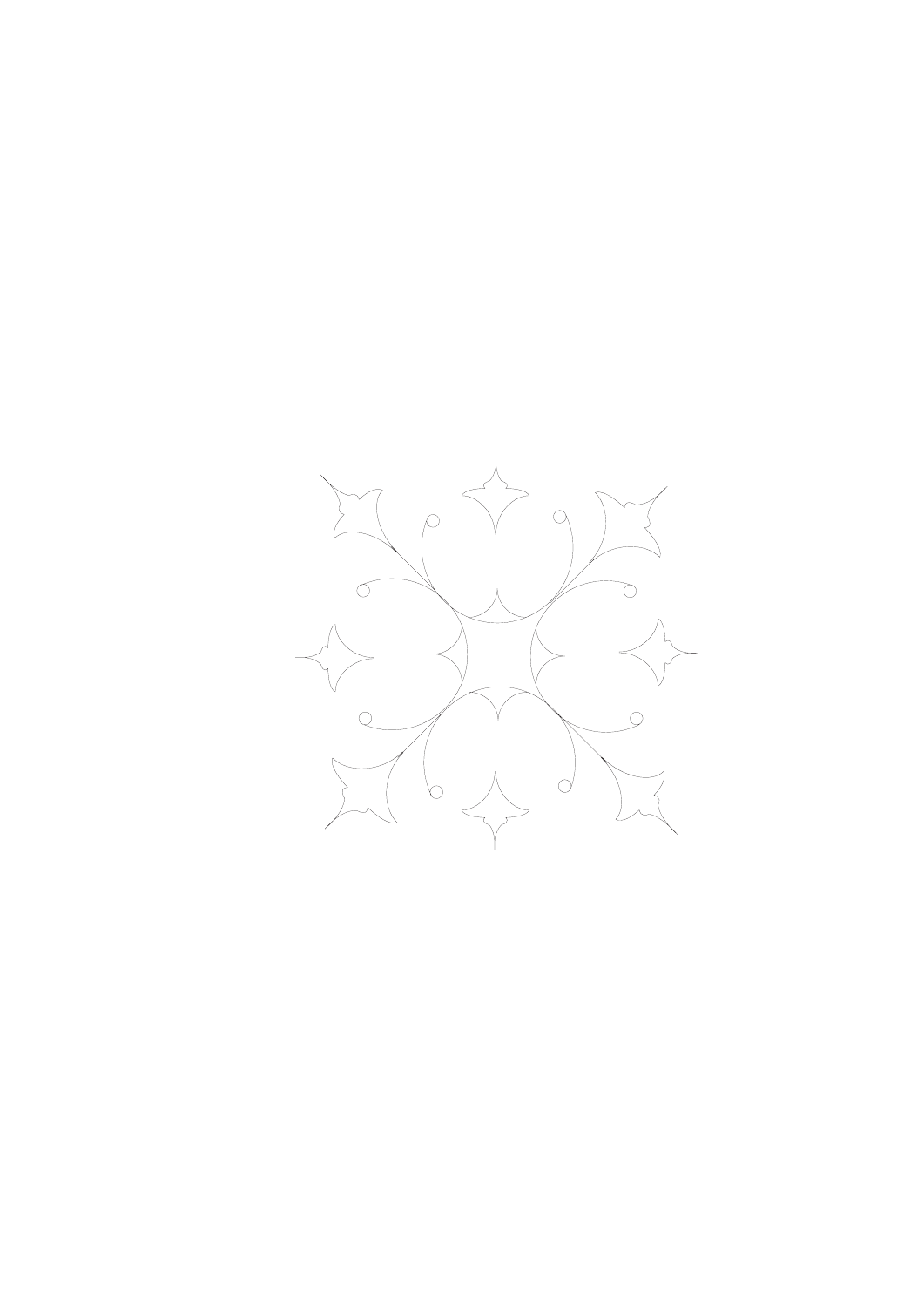## **Vinho Tinto - Red Wine**

| <b>BAIRRADA REGION</b>                              | Garrafa/Bottle |
|-----------------------------------------------------|----------------|
| Buçaco 2009                                         | 858.00         |
| Luis Pato – Quinta do Ribeirinho Pé Franco 2009     | 1,708.00       |
| <b>LISBOA REGION</b>                                |                |
| Casal Santa Maria, Pinot Noir 2020                  | 428.00         |
| <b>BUCELAS REGION</b>                               |                |
| Quinta do Boição Vinhas Velhas, Grande Reserva 2017 | 388.00         |
| <b>TEJO REGION</b>                                  |                |
| Ninfa, Escolha 2015                                 | 228.00         |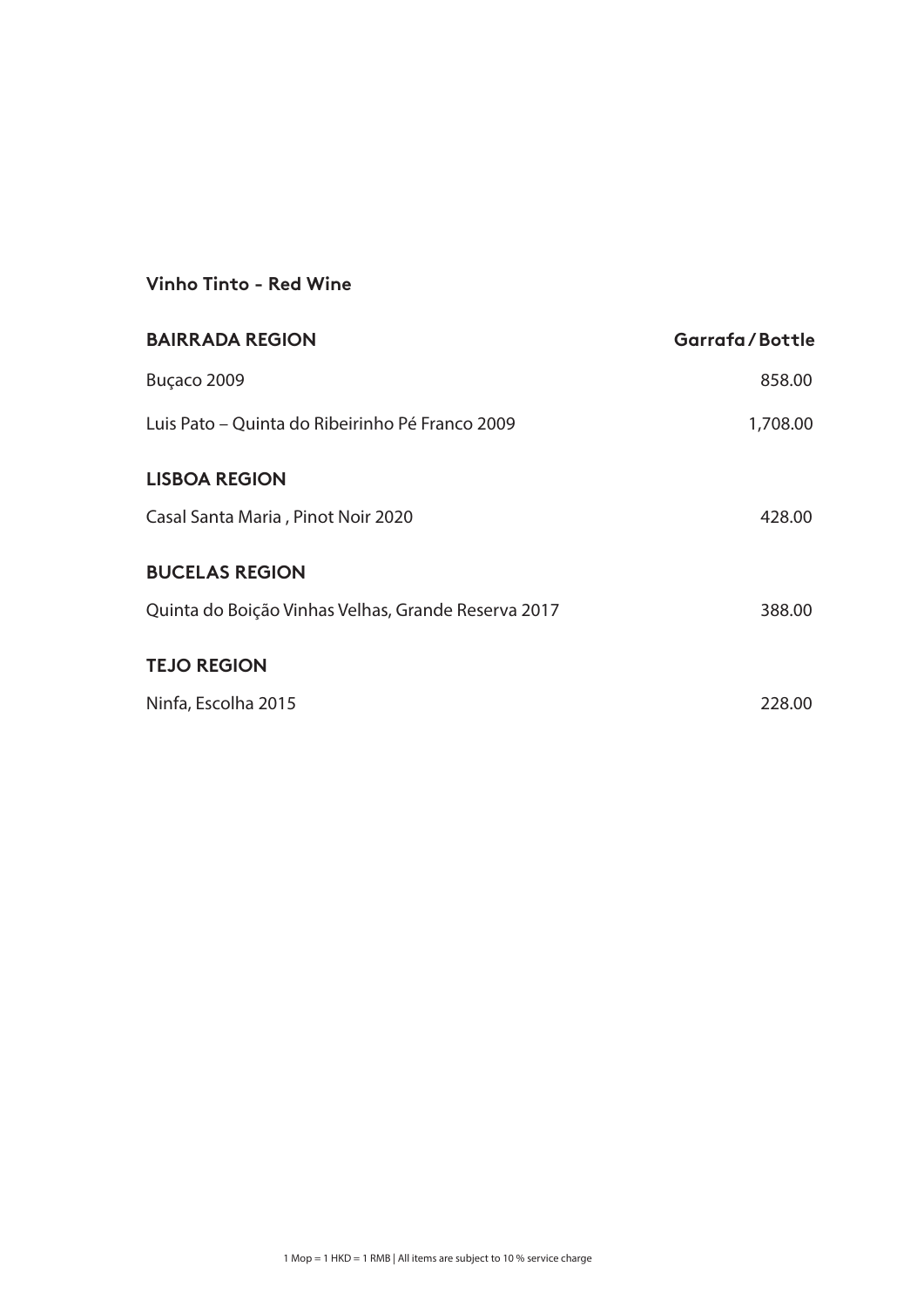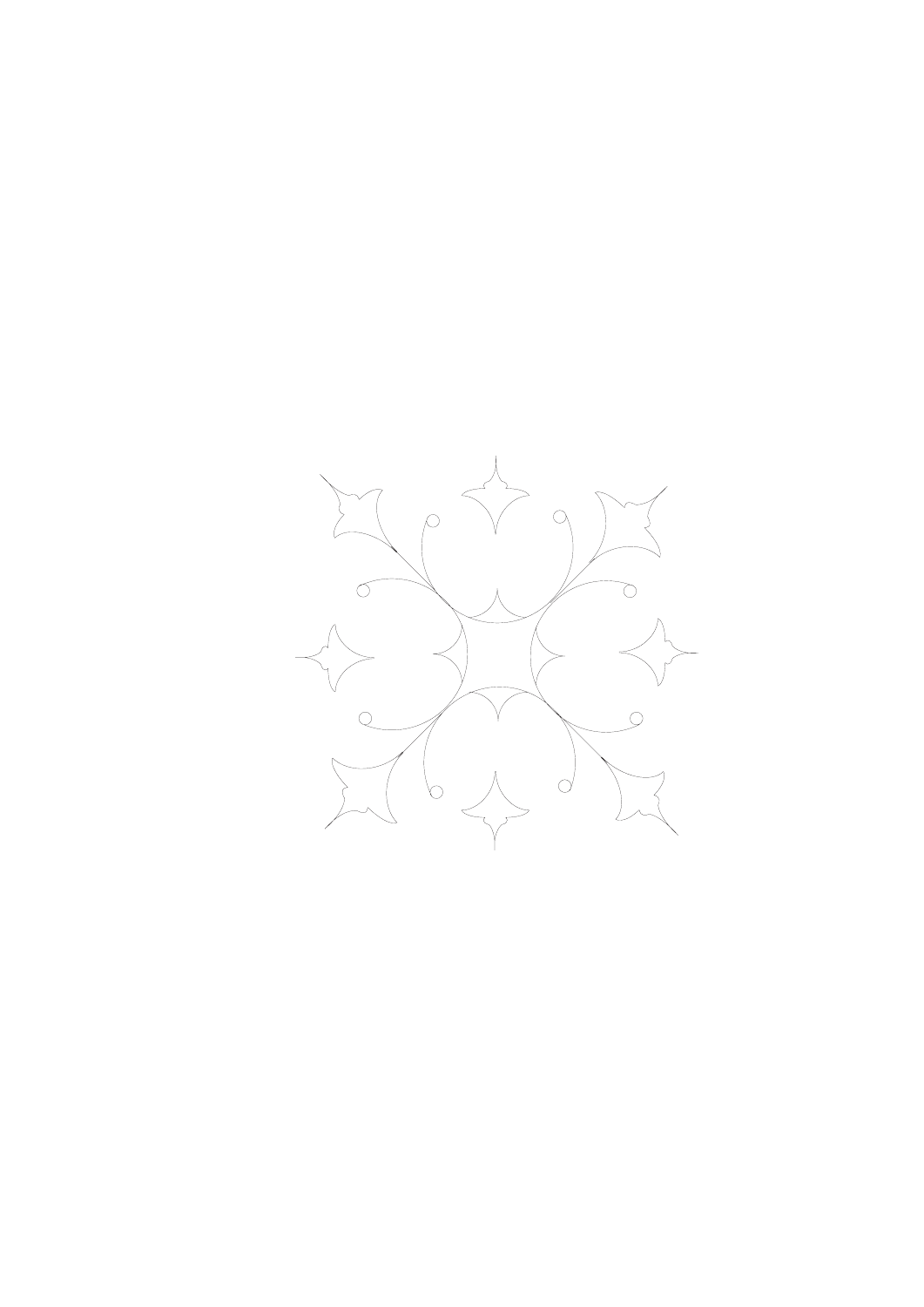## **Vinho Tinto - Red Wine**

| <b>ALENTEJO REGION</b>                             | Garrafa/Bottle |
|----------------------------------------------------|----------------|
| Monte da Cal 2019                                  | 150.00         |
| Herdade do Arrepiado Velho, 2018                   | 188.00         |
| Carlos Reynolds 2019                               | 198.00         |
| Bellus 2015                                        | 275.00         |
| JMF, Colecção Privada DSF Grand Noir 2015          | 298.00         |
| Lima Mayer 2015                                    | 320.00         |
| Herdade da Malhadinha "Pequeno João" (500 ml) 2013 | 388.00         |
| Arrepiado Tradição, Reserva 2018                   | 450.00         |
| Monte da Capela 18 Anos, Grande Reserva 2016       | 508.00         |
| Dona Maria, Grande Reserva 2015                    | 528.00         |
| Mouchão 2013                                       | 608.00         |
| Gloria Reynolds 2009                               | 988.00         |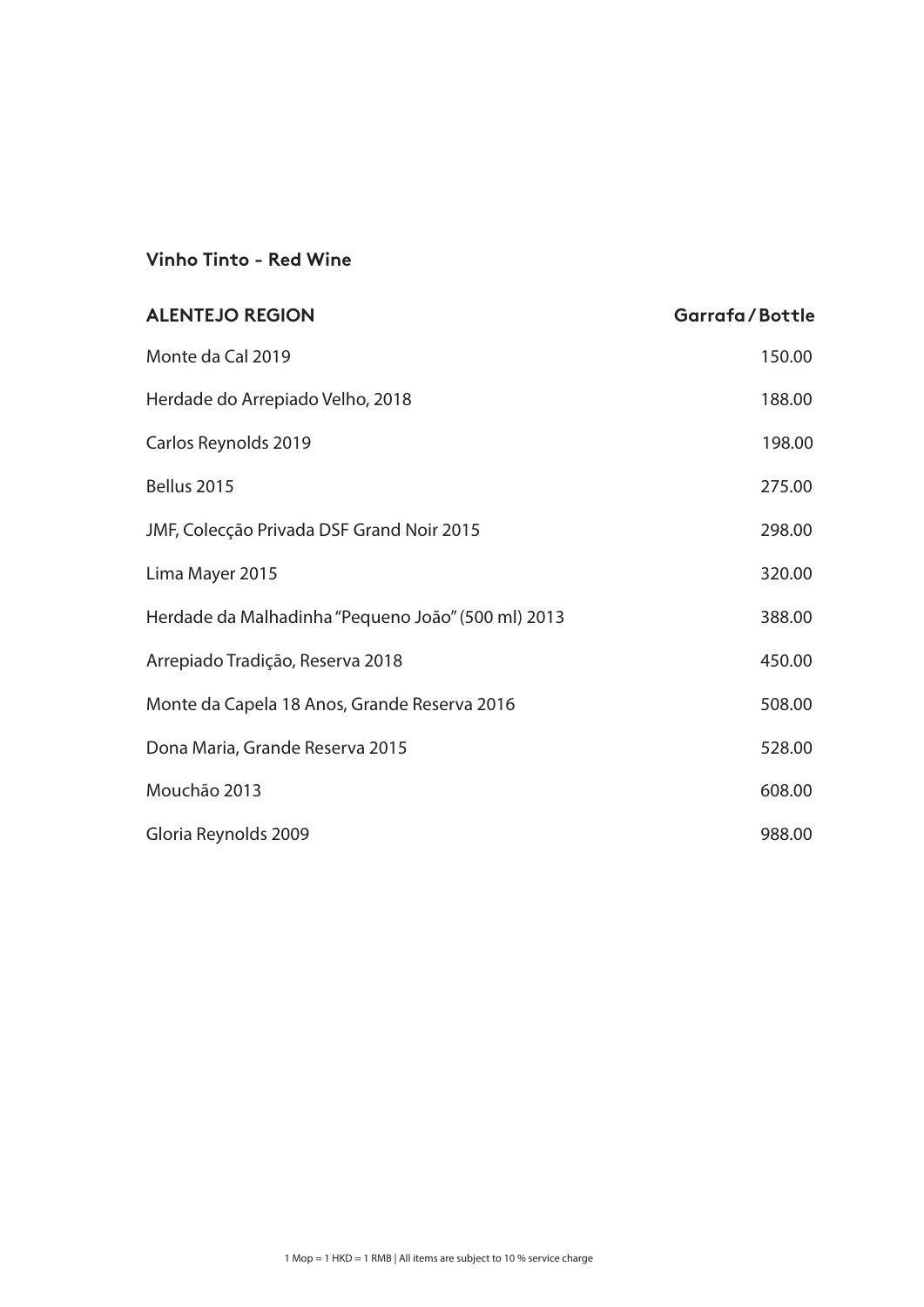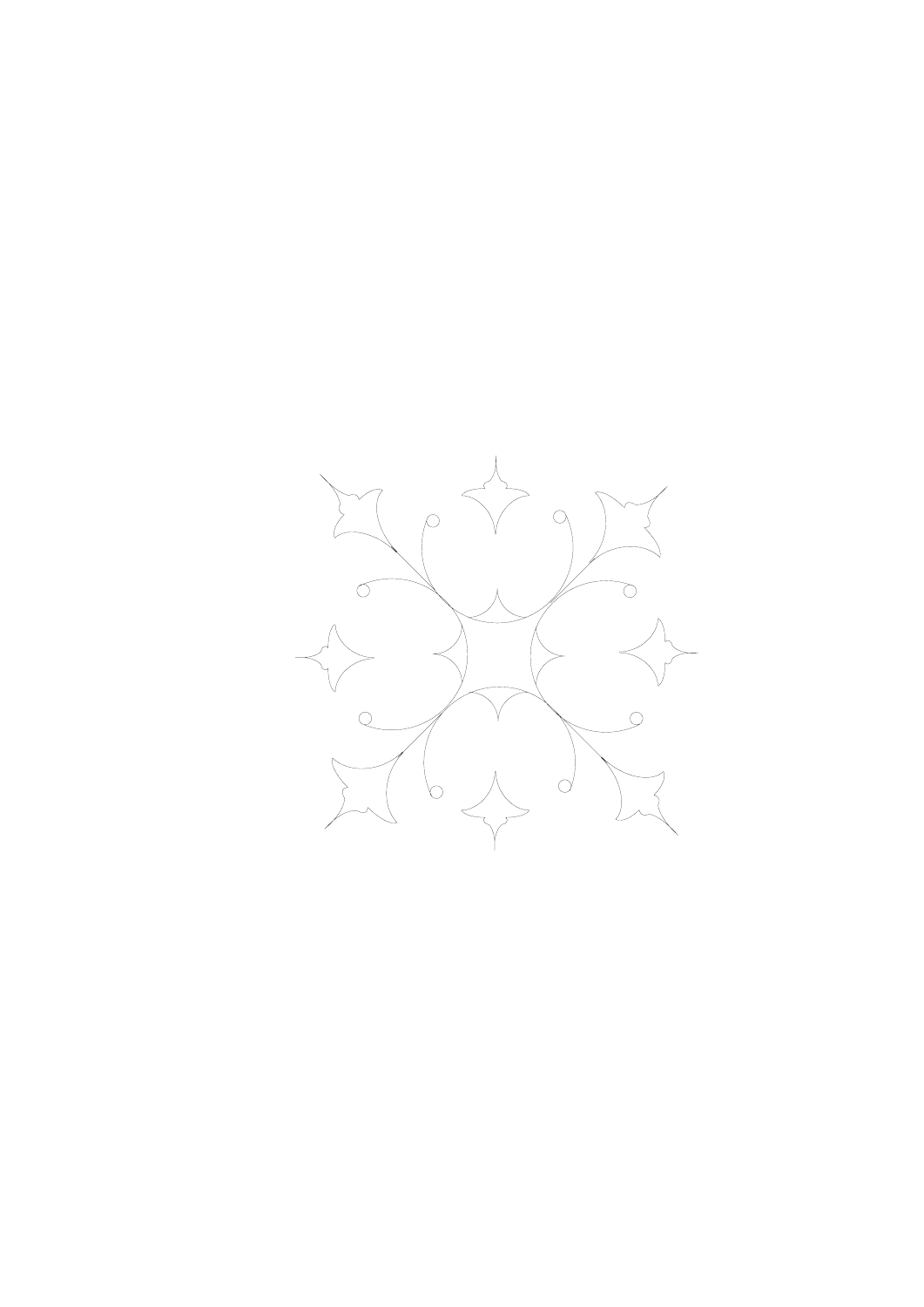## **Sangria**

### **SANGRIA DE VINHO BRANCO OU TINTO - WHITE OR RED WINE SANGRIA**

| Copo / Glass           | 58.00  |
|------------------------|--------|
| Jarro 1 Litro / Jar 1L | 208.00 |

### **SANGRIA DE ESPUMANTE COM FRUTOS VERMELHOS PORTUGUESE SPARKLING WINE SANGRIA WITH RED FRUITS**

Jarro / Jar 388.00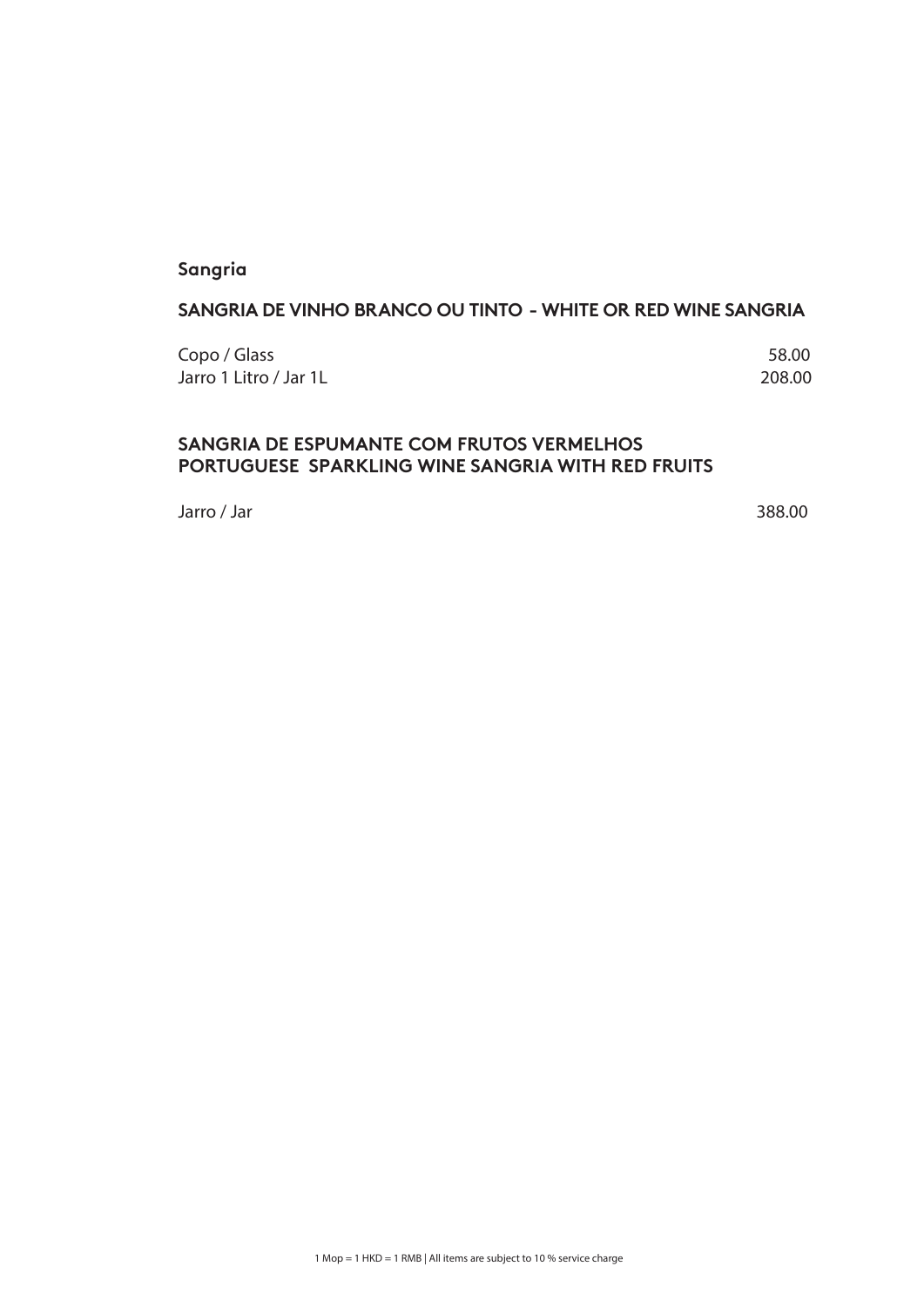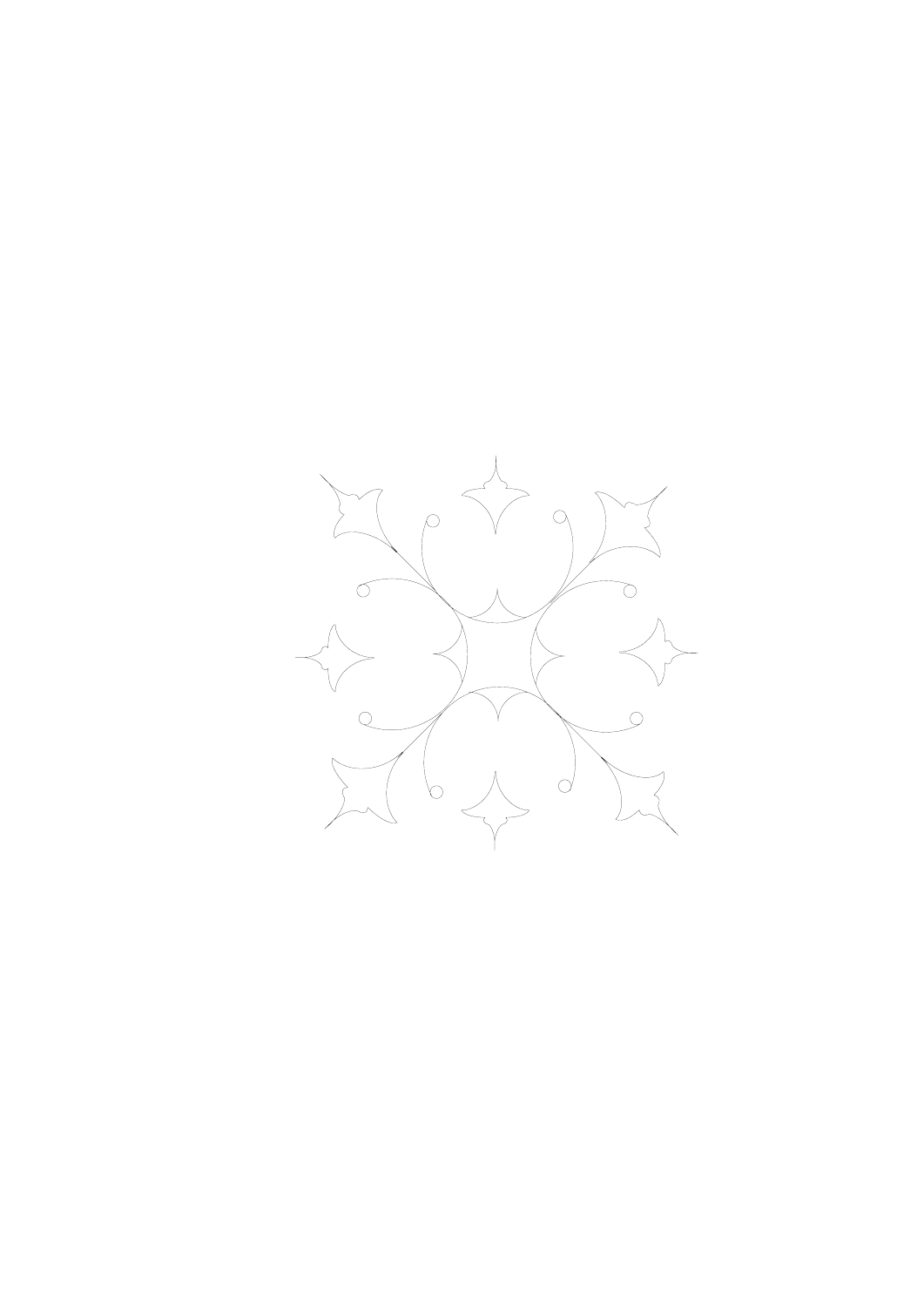### **Vinho Do Porto - Port Wine**

 **Glass - 70 ml / Bottle**

| Niepoort, Dry White           | 58.00 / 258.00    |
|-------------------------------|-------------------|
| Graham's Tawny 10 Year        | 68.00 / 398.00    |
| Ramos Pinto Tawny 20 Year     | 128.00 / 878.00   |
| Graham's Tawny 30 Year        | 188.00 / 1,628.00 |
| Quinta Vale Meão Vintage 2008 | 888.00            |

## **Vinho Da Madeira - Madeira Wine**

|                                   | Glass - 70 ml / Bottle |
|-----------------------------------|------------------------|
| Blandy's Sercial 1998 (500ml)     | 118.00 / 878.00        |
| Blandy's Verdelho 10 Year (500ml) | 58.00 / 398.00         |
| Barbeito Malvasia 2001 (500ml)    | 78.00 / 568.00         |

### **Moscatel**

|                                    | Glass - 70 ml / Bottle |
|------------------------------------|------------------------|
| JMF, Alambre Moscatel Roxo 2012    | 58.00 / 388.00         |
| JMF, Moscatel Roxo 20 Year (500ml) | 118.00 / 888.00        |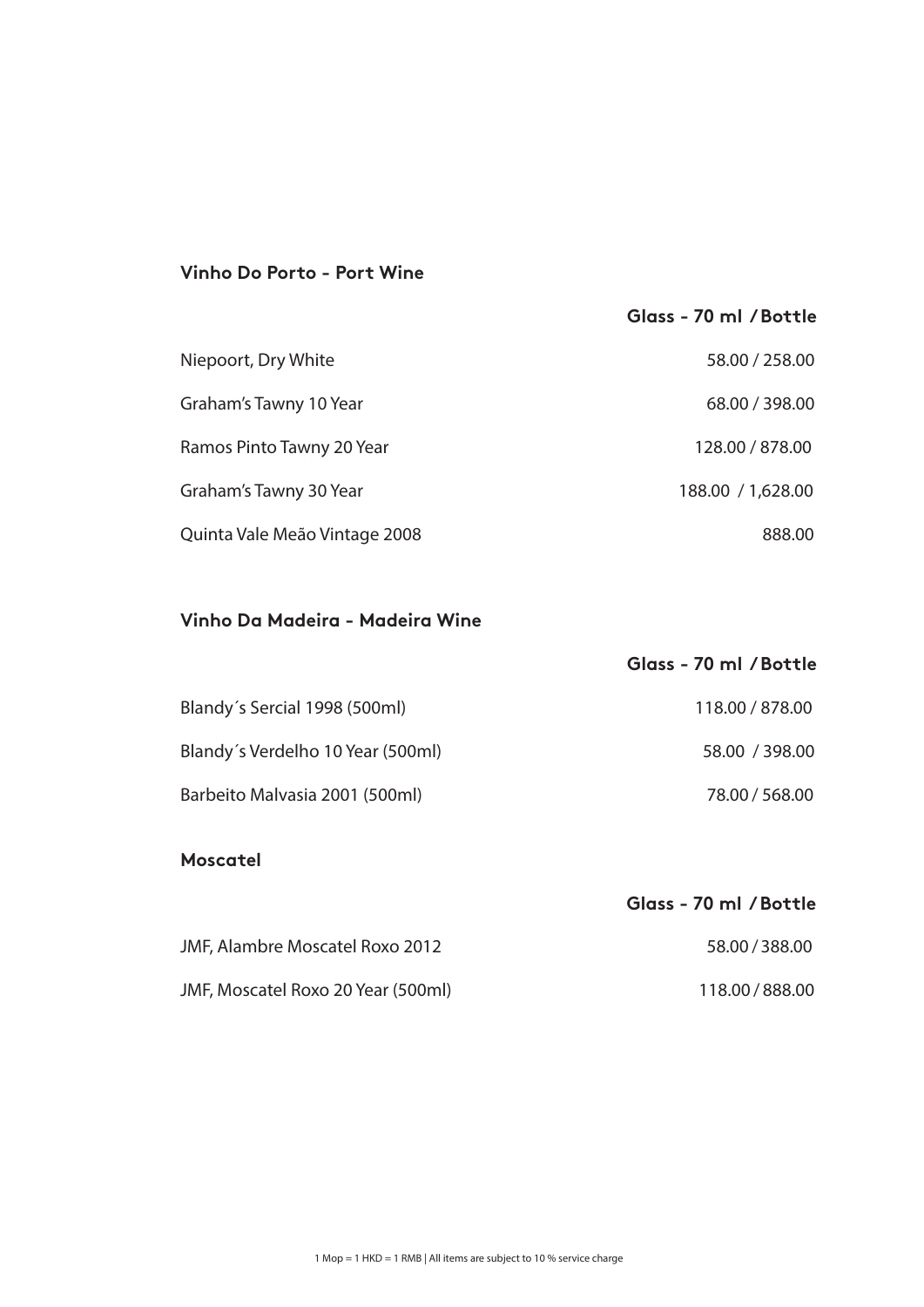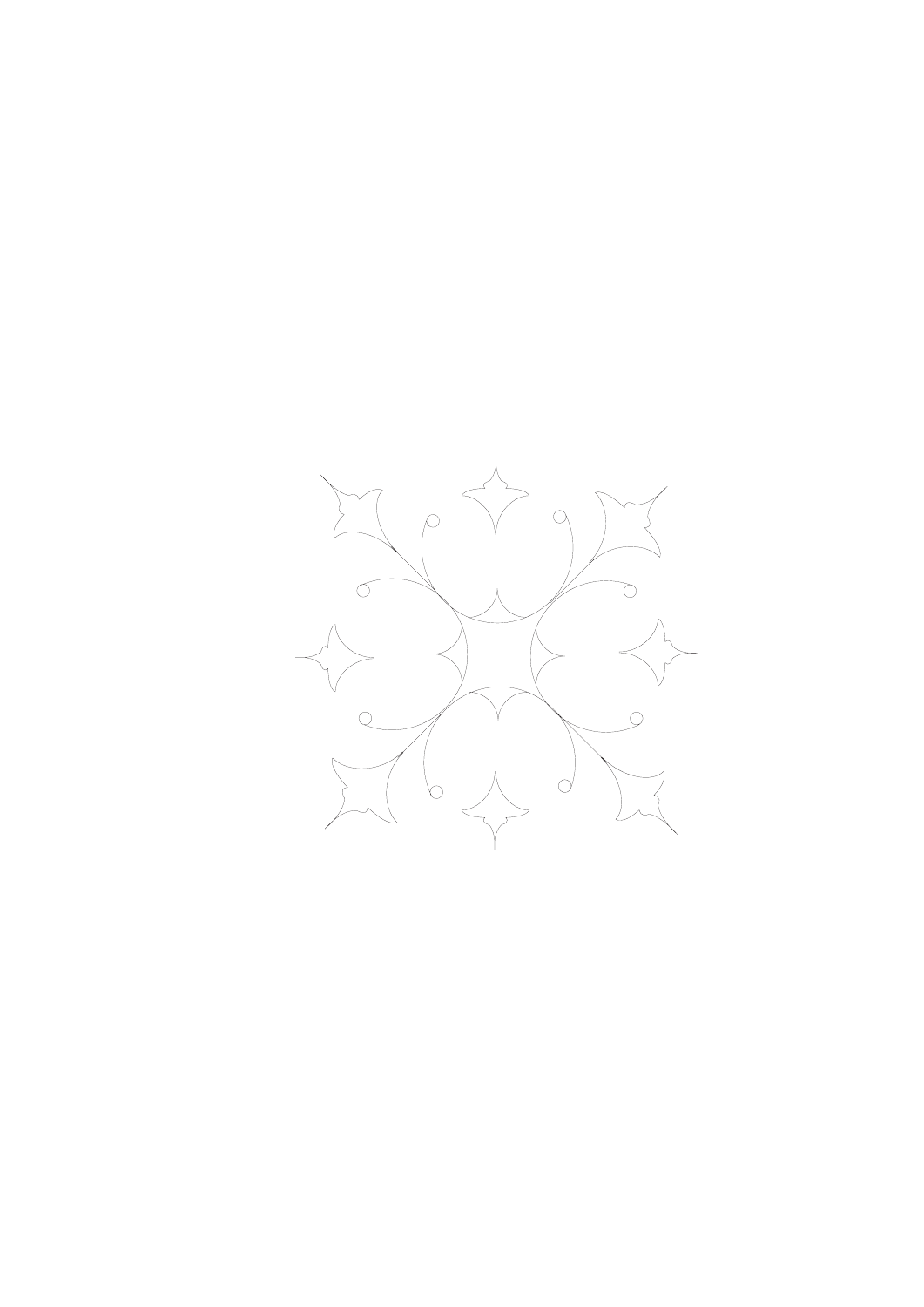# **Aguardentes Brancas e Velhas - Portuguese White and Aged Brandies**

 **Glass - 50 ml / Bottle**

| Infinitae, Aguardente Extra               | 68.00 / 588.00    |
|-------------------------------------------|-------------------|
| Mouchão, Aguardente Bagaceira Branca      | 98.00/918.00      |
| Mouchão, Aguardente Bagaceira 6 Year      | 118.00/1,120.00   |
| Adega Velha, Aguardente Reserva 12 Year   | 128.00 / 1,238.00 |
| CRF Aquardente Velha, Extra Brandy        | 138.00 / 1,308.00 |
| Vinha do Contador Aguardente Viníca Velha | 208.00 / 1,808.00 |
| <b>JMF Aquardente Velha Reserva 1964</b>  | 218.00 / 1,888.00 |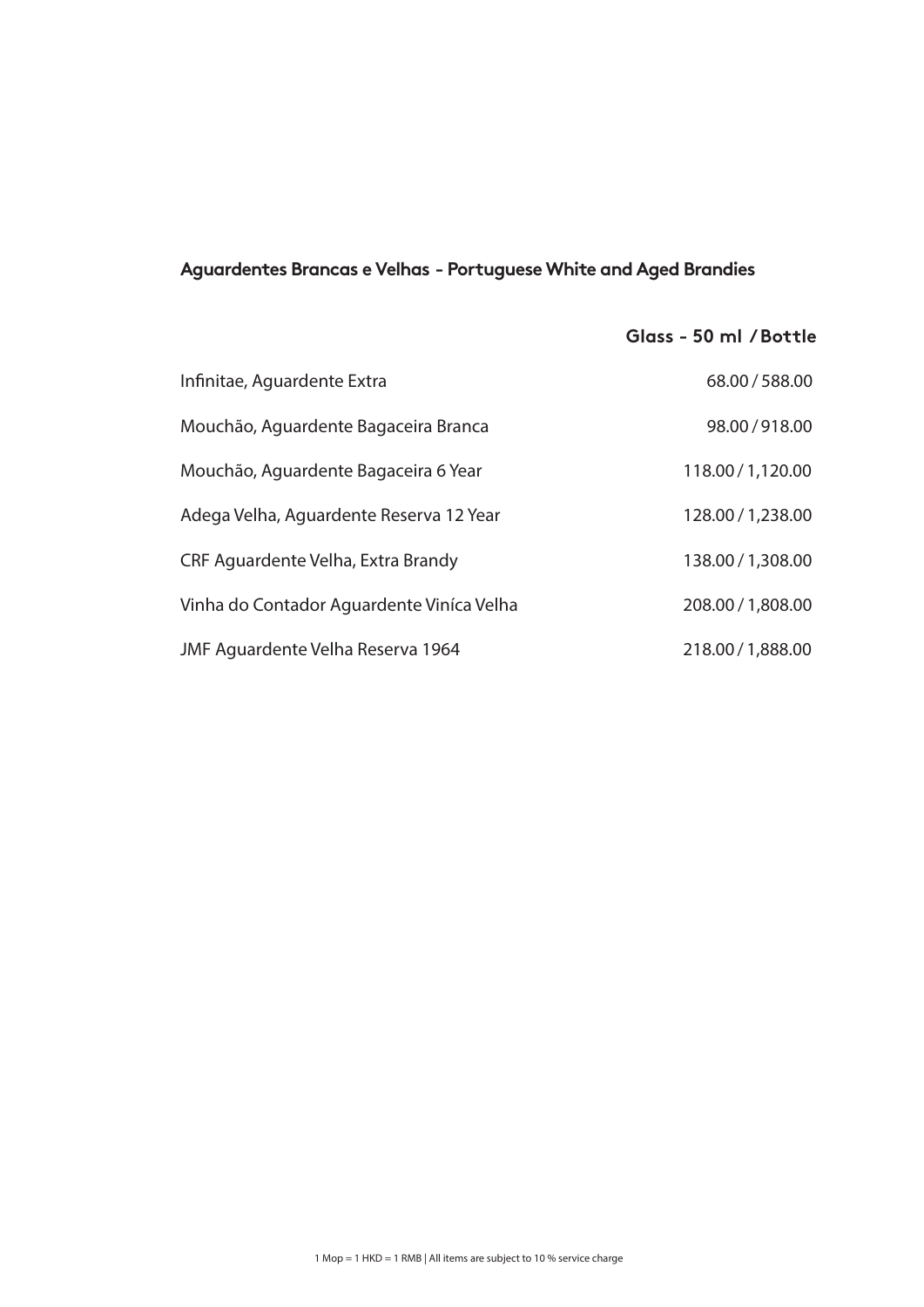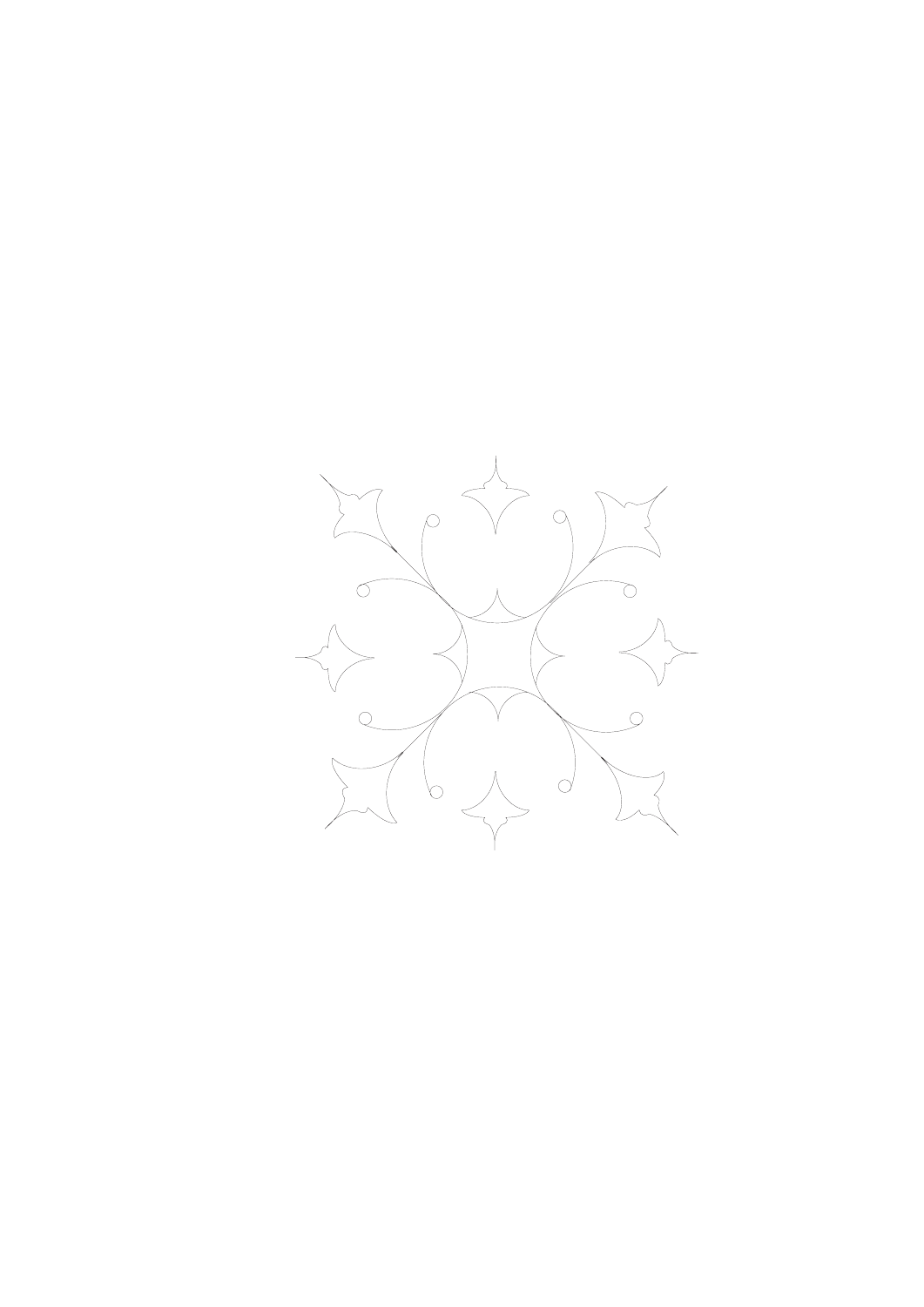### **Louis Pasteur:**

"O vinho é a mais sã e higiénica das bebidas." "The wine is the healthiest and most hygienic of the drinks."

#### **Alexander Fleming:**

"A penicilina cura a Humanidade, mas o vinho, contribui para a felicidade." "Penicillin cures Humanity but wine, contributes to happiness."

### **Brillat-Savarin:**

"Uma refeição sem vinho é como um dia sem sol." "One meal without wine is like a day without sun."

### **Benjamin Franklin:**

"O vinho é a prova que Deus nos ama e que seremos felizes." "Wine is the proof that God loves us and that we will be happy."

### **Édouard De Pomaine:**

"Para um Gourmet o vinho não é uma bebida, mas sim um condimento essencial na refeição" "For a Gourmet wine is not a drink, but an essential condiment at the meal."

### **Corkage Fee per bottle**

**Red wine, white wine, rosé wine & sparkling wine (75cl) - \$150 Sweet wines, fortified wines & other alcoholic beverages (75cl) - \$150 Spirits (+ 35% alcohol) (75cl) - \$300**